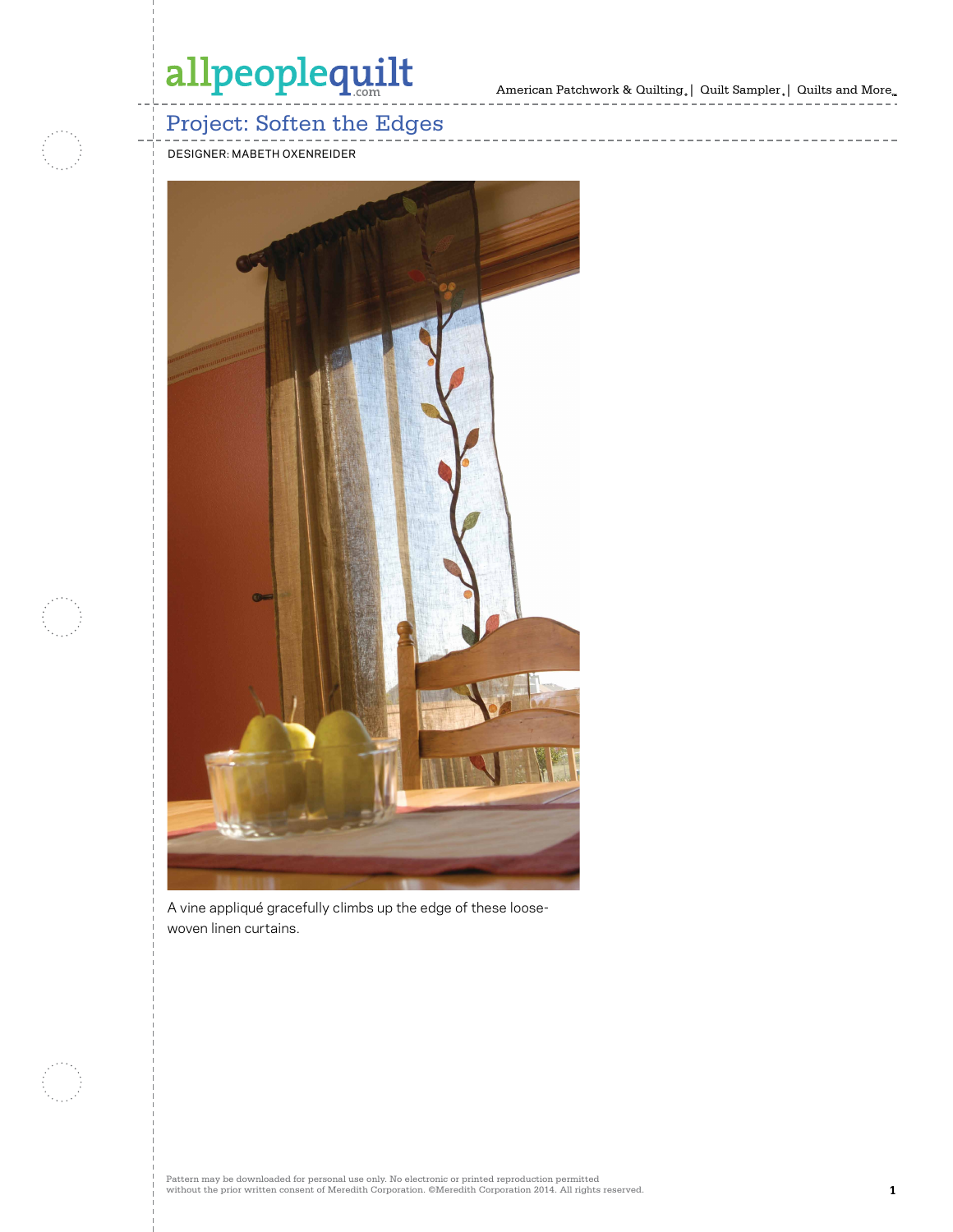## allpeoplequilt

Project: Soften the Edges

#### Materials

■ 1⁄2 yard brown print (vine and stem appliqués) **•** Scraps assorted brown and green prints (leaf appliqués) **•** Scraps gold prints (bud appliqués) ■ Two purchased, 82<sup>1</sup>/<sub>2</sub>"-long,

green linen curtain panels

**•** Lightweight fusible web

#### Finished appliqué: 7×821⁄2"

Yardages and cutting instructions are based on 42" of usable fabric width.

Measurements include  $\frac{1}{4}$ " seam allowances. Sew with right sides together unless otherwise stated.

### Cut Fabrics

Patterns are on *page 3*.

To use fusible web for appliquéing, complete the following steps.

- **1.** Lay fusible web, paper side up, over patterns. Use a pencil to trace patterns A, B, and C 22 times each, leaving 1/2" between tracings. Cut out each fusibleweb shape roughly 1/4" outside the traced lines.
- 2. Following the manufacturer's instructions, press fusible-web shapes onto backs of the fabrics specified in cutting instructions; let cool. Cut out fabric shapes on drawn lines and peel off paper backings.

**From brown print, cut: •** 1—18" square, cutting it into enough 11⁄2"-wide bias strips to total 180" for vines **•**5—1×20" strips for stem appliqués

**From green and brown print scraps, cut:**

**•** 22 each of patterns A and B **From gold print scraps, cut: •** 22 of Pattern C

### Appliqué Curtains

- 1. Using diagonal seams, join the brown print 11/2"-wide bias strips into a 180"-long strip. Fold strip in half lengthwise with wrong side inside; press. Stitch 1/4" from long edges, then trim seam allowances to 1⁄8" (Diagram 1). Refold strip, centering seam in back; press (Diagram 2). Cut strip into two 90"-long vines.
- 2. Repeat Step 1 with brown print 1×20" strips, cutting them into forty-four 2"-long stems.
- **3.** Referring to photograph arrange a vine in a curve along one long edge of a curtain panel; baste in place. Arrange 22 stems along vine, tucking one end of each stem underneath the vine; baste.
- 4. Arrange and fuse 11 brown and green print A leaves and 11 brown and green print B leaves along vine, covering each stem raw end with a leaf. Arrange and fuse 11 gold print C buds along vine as desired; let cool. Using threads that match the appliqué pieces and working from bottom layer to the top, machine-zigzagstitch all appliqué edges.
- 5. Repeat steps 3 and 4 to appliqué second curtain panel.



DIAGRAM 2